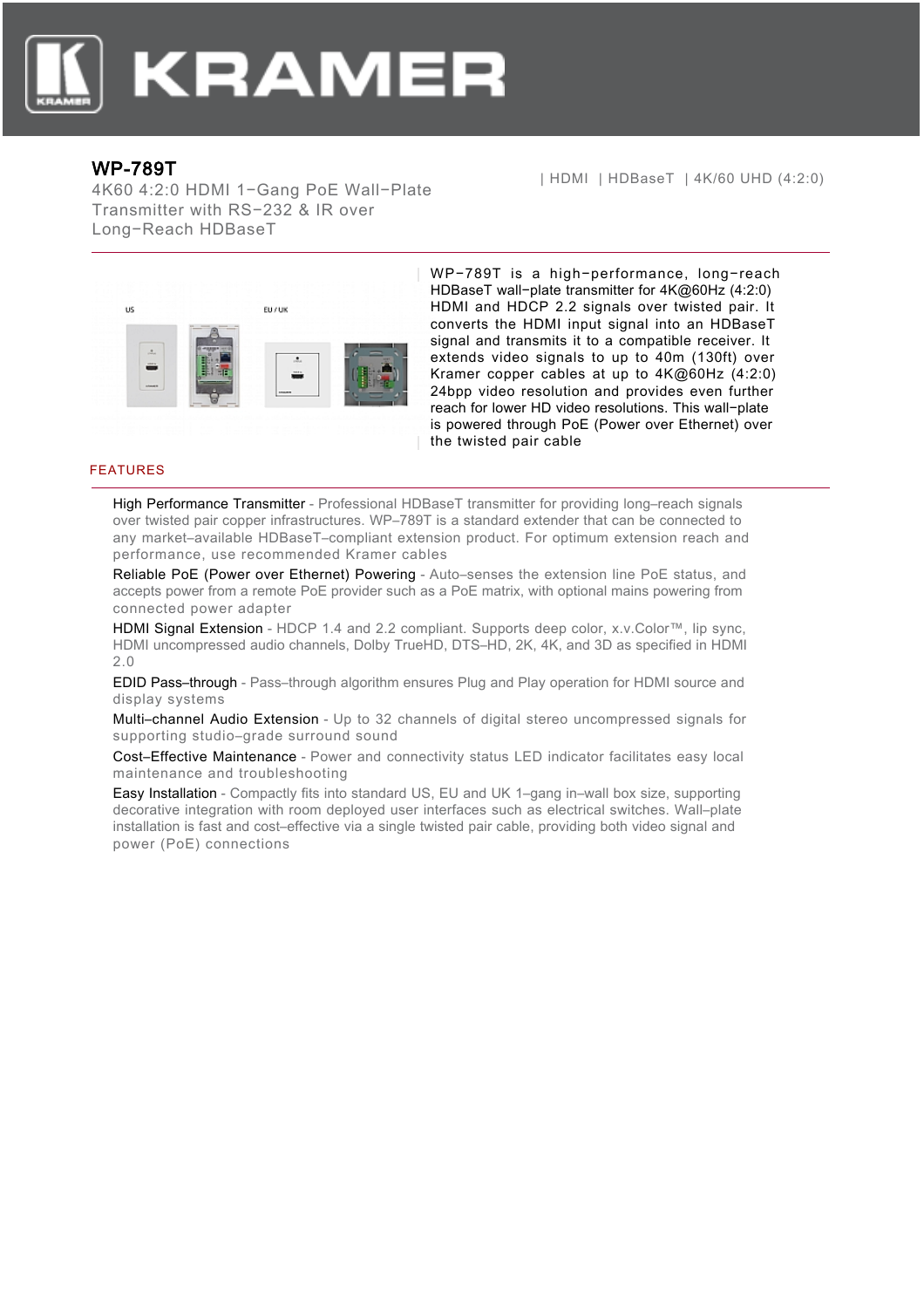## TECHNICAL SPECIFICATIONS

| Inputs                                                | HDMI: On a female HDMI connector                                                                                                                  |
|-------------------------------------------------------|---------------------------------------------------------------------------------------------------------------------------------------------------|
|                                                       | IR: On 2-pin terminal block connectors $(Tx-1)$ or $Tx-2$ and G) for signal extension<br>over HDBT line                                           |
| Outputs                                               | HDBT: On a female RJ-45 connector                                                                                                                 |
|                                                       | IR: On 2-pin (Rx (on IR), G) terminal block connectors for emitting signal received<br>from HDBT line                                             |
| Ports                                                 | RS-232: On 3-pin terminal block connectors (G, Rx, Tx) for signal extension over<br><b>HDBT</b> line                                              |
|                                                       | RS-232: On 3-pin terminal block connectors (G, Rx, PROG) for upgrading the FW                                                                     |
| Video                                                 | Max Bandwidth: 10.2Gbps                                                                                                                           |
|                                                       | Max Resolution: $4K@60$ (4:2:0)                                                                                                                   |
|                                                       | Compliance: HDCP 1.4 and 2.2 pass-through, EDID and CEC pass through                                                                              |
|                                                       | HDMI Support Deep color, x.v.Color™, lip sync, HDMI uncompressed audio<br>channels, Dolby TrueHD, DTS-HD, 2K, 4K, and 3D as specified in HDMI 2.0 |
| <b>Extension Line</b>                                 | Up to 40m (130ft) At $4k@60$ (4:2:0)                                                                                                              |
|                                                       | Up to 70m (230ft) At full HD (1080p@60Hz)                                                                                                         |
| Extended RS-232                                       | Baud Rate: 300 to 115200 baud                                                                                                                     |
| Extended IR                                           | Frequency: Wide-range 20kHz to 100kHz modulated or 38kHz fixed                                                                                    |
| Power                                                 | Consumption with Power Adapter: 12V DC, 250mA                                                                                                     |
|                                                       | Source: 12V DC, 2A with DC head open                                                                                                              |
| Environmental<br>Conditions                           | Operating Temperature: 0° to +40°C (32° to 104°F)                                                                                                 |
|                                                       | Storage Temperature: -40° to +70°C (-40° to 158°F)                                                                                                |
|                                                       | Humidity: 10% to 90%, RHL non-condensing                                                                                                          |
| Regulatory<br>Compliance<br>(Standards<br>Compliance) | Safety: CE                                                                                                                                        |
|                                                       | Environmental: RoHs, WEEE                                                                                                                         |
| Enclosure                                             | Type: Aluminum                                                                                                                                    |
|                                                       | Cooling: Convection ventilation                                                                                                                   |
| Accessories                                           | Included: 1 Power adapter, 1 power cord, installation accessories                                                                                 |
|                                                       | Included in the US version: 2 US-D frame sets and faceplates (in black and in<br>white)                                                           |
|                                                       | Included in the European version: 1 EU white frame, 1 UK white frame, 1 EU/UK<br>white faceplate                                                  |
| <b>Product Dimensions</b>                             | US: 6.98cm x 3.10cm x 11.43cm (2.75" x 1.22" x 4.50") W, D, H                                                                                     |
|                                                       | EU: 8.00cm x 3.10cm x 8.00cm (3.15" x 1.22" x 3.15") W, D, H                                                                                      |
| Product Weight                                        | US: 0.1kg (0.2lbs) approx                                                                                                                         |
|                                                       | EU: 0.1kg (0.1lbs) approx                                                                                                                         |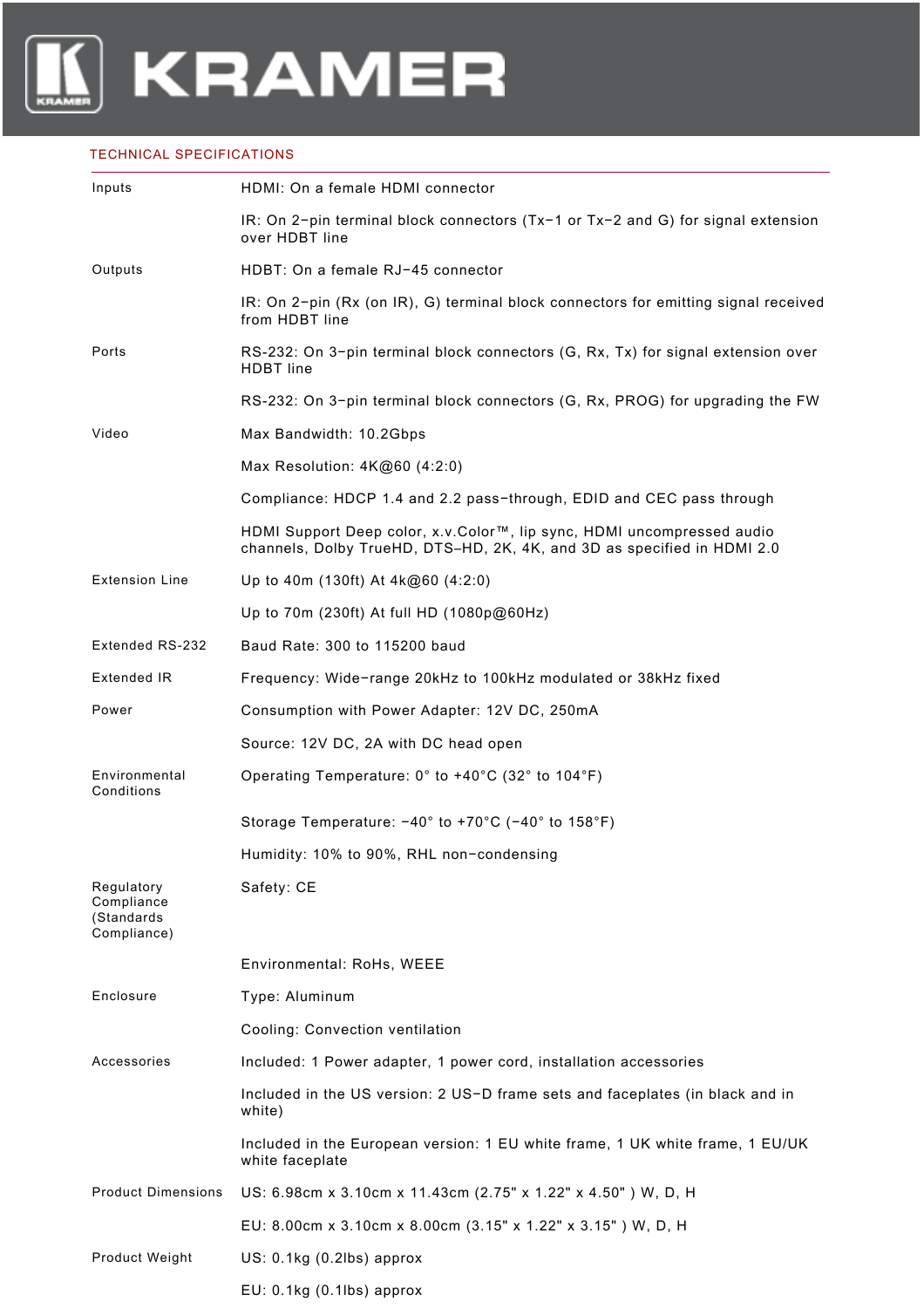|                 | Shipping Dimensions US: 23.20cm x 13.60cm x 10.00cm (9.13" x 5.35" x 3.94") W. D. H. |
|-----------------|--------------------------------------------------------------------------------------|
|                 | EU: 23.20cm x 13.60cm x 10.00cm (9.13" x 5.35" x 3.94") W, D, H                      |
| Shipping Weight | $US: 0.6kg(1.3lbs)$ approx                                                           |
|                 | $EU: 0.6kg(1.3lbs)$ approx                                                           |